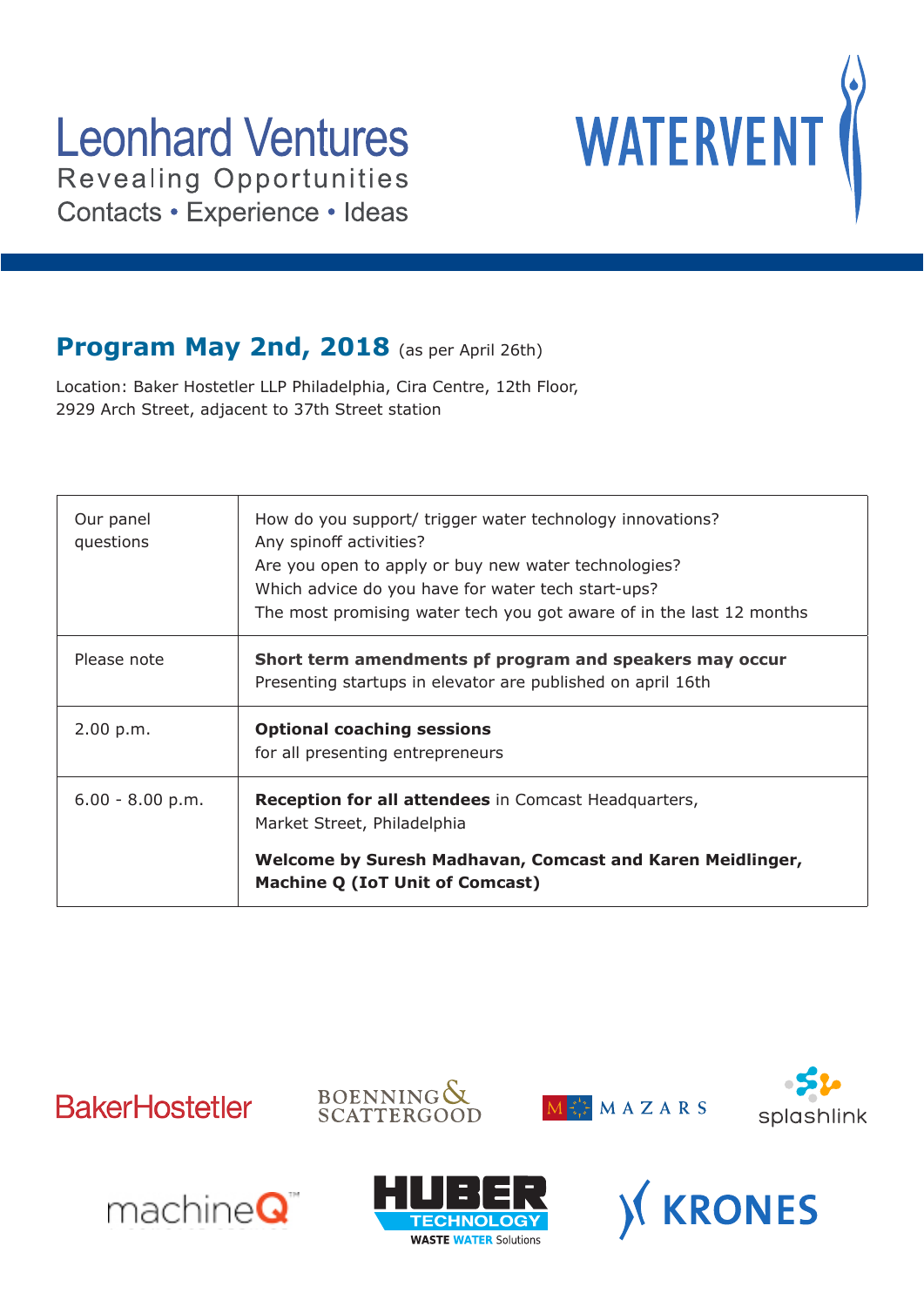# **Leonhard Ventures Revealing Opportunities**



Contacts · Experience · Ideas

### Program May 3rd, 2018 (as per April 26th)

Location: Baker Hostetler LLP Philadelphia, Cira Centre, 12th Floor, 2929 Arch Street, adjacent to 37th Street station

| <b>Moderation by</b> | Ulf Leonhard, WaterVent & Suresh Madhavan, Comcast                                            |
|----------------------|-----------------------------------------------------------------------------------------------|
| Please note          | Short term amendments may occur<br>companies in elevator pitches are published by april 16th  |
| 9.15 a.m.            | <b>Opening &amp; Welcome</b>                                                                  |
|                      | Jeffrey Rosedale, BakerHosterler LLP<br>$\bullet$                                             |
|                      | James Adducci, Boenning & Scattergood<br>$\bullet$                                            |
|                      | Jerome Devillers, Mazars USA LLP                                                              |
|                      | • Suresh Madhavan, Comcast                                                                    |
| 9.35 a.m.            | <b>Ulf Leonhard, WaterVent:</b>                                                               |
|                      | Our experiences in running the forum                                                          |
| $09.45$ a.m.         | William Sarni, WaterFoundry                                                                   |
| 10.00 a.m.           | Andy Ziolkowski, Managing Partner at Cultivian Ventures &<br>Cultivian Sandbox Food & Ag Fund |
|                      |                                                                                               |











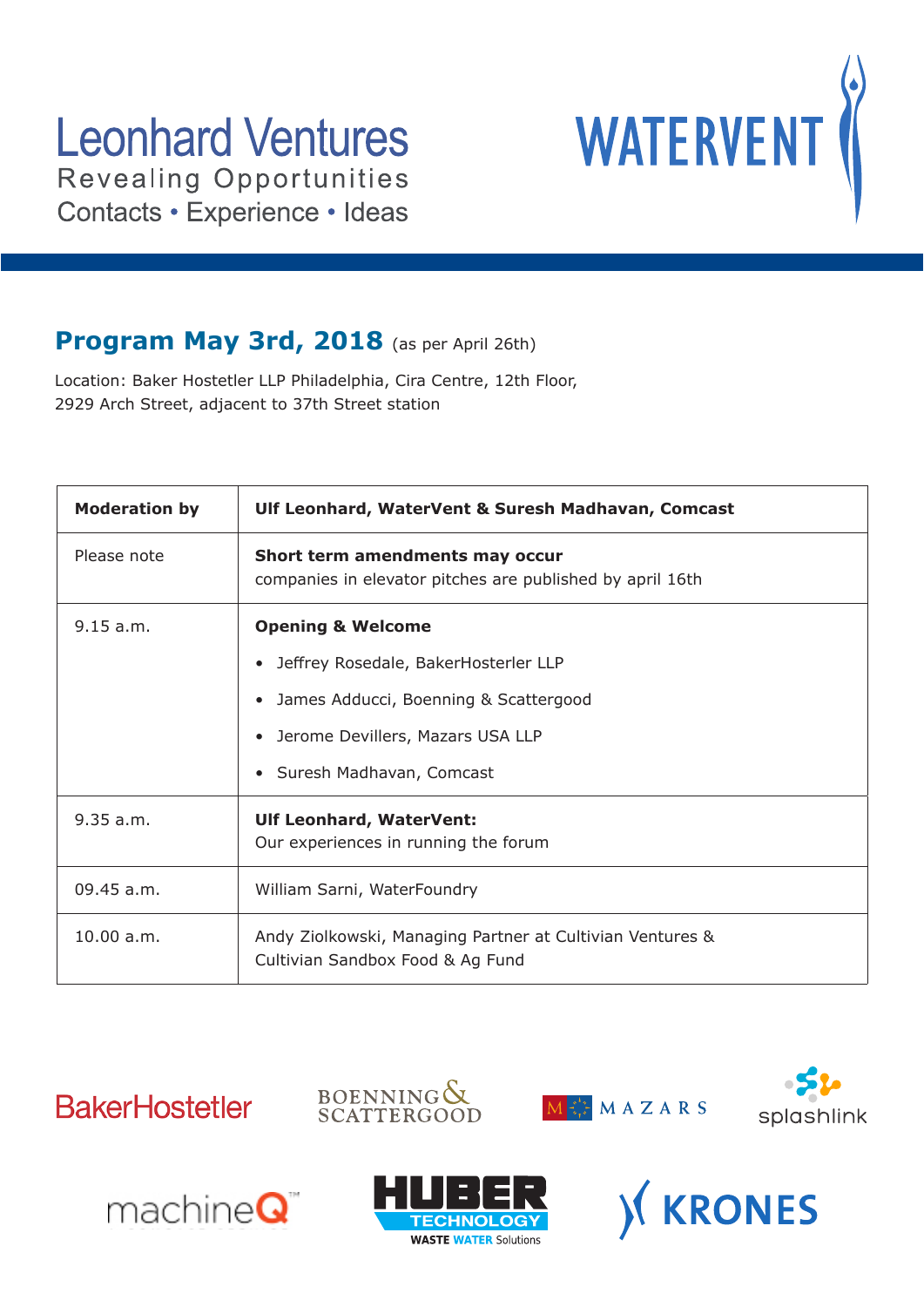

#### **Program May 3rd, 2018 | Baker Hostetler LLP Philadelphia** (as per April 26th)

| 10.15 a.m. | <b>Premium presentations</b>                                                                                         |
|------------|----------------------------------------------------------------------------------------------------------------------|
|            | Félix Bogliolo, Founding Partner & CEO, Via Marina, France<br>$\bullet$                                              |
|            | Alexander von Welczeck, SkyH2O, USA<br>$\bullet$                                                                     |
| 10.45 a.m. | <b>Panel I Corporates in Water Industry</b>                                                                          |
|            | Marlin Kinzey, Corporate Technology Scout, Ventures & Business<br>$\bullet$<br>Development, The Dow Chemical Company |
|            | Henry Charrabe, CEO, Fluence<br>$\bullet$                                                                            |
|            | Emrah Ercan, Suez Water Technologies & Solutions<br>$\bullet$                                                        |
|            | Rob Montenegro, Grundfos<br>$\bullet$                                                                                |
|            | with a statement by Mia Lu, Lux Research Inc<br>$\bullet$                                                            |
| 11.20 a.m. | <b>Panel II Triggering Water Tech Innovations I</b>                                                                  |
|            | Howard Neukrug, Global Water Leaders Group,<br>$\bullet$                                                             |
|            | The Water Center at the University of Pennsylvania                                                                   |
|            | Cristina Ahmadpour, Isle Ultilities<br>$\bullet$                                                                     |
|            | Claudio Ternieden, Water Environment Federation (WEF)<br>$\bullet$                                                   |
|            | Jeff Lape, EPA<br>$\bullet$                                                                                          |
|            | Kenneth Strzepek, MIT<br>$\bullet$                                                                                   |
|            | Steve Frenkel, Current Innovation<br>$\bullet$                                                                       |
| 11.55 a.m. | <b>Coffee break</b><br>A                                                                                             |











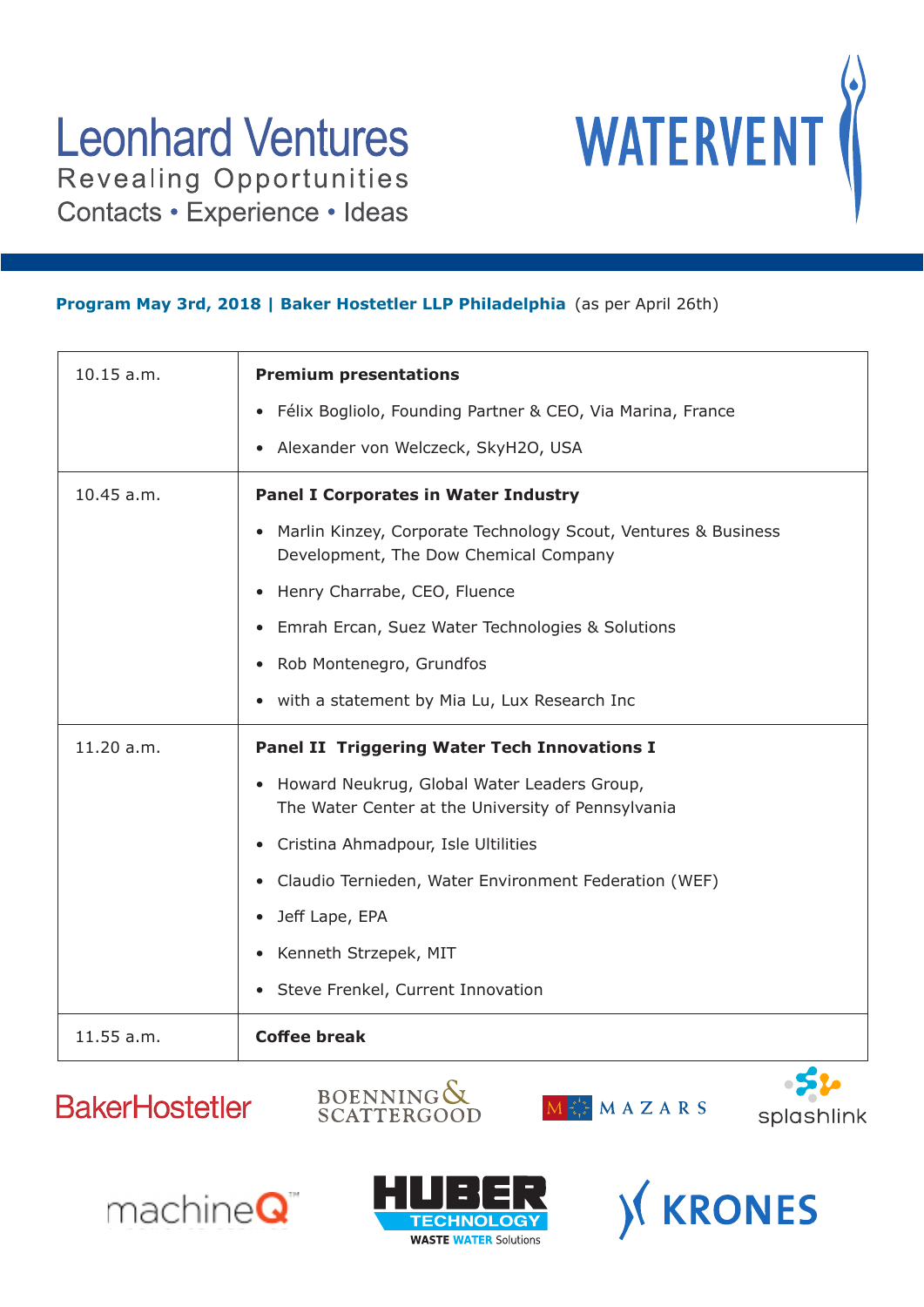

#### **Program May 3rd, 2018 | Baker Hostetler LLP Philadelphia** (as per April 26th)

| 12.15 p.m. | <b>Company Presentations (elevators) Part I</b>                                                      |
|------------|------------------------------------------------------------------------------------------------------|
|            | Karen D. Sorber, Micronic Technologies<br>$\bullet$                                                  |
|            | Robert Lee, GeoInteractive<br>$\bullet$                                                              |
|            | Daniel Cho & Joe Henderson, Onvector                                                                 |
|            | David Lloyd, Fredsense                                                                               |
|            | John Ries PE, PondLift LLC                                                                           |
|            | Theresa Dankovich & Jonathan Levine, Folia Water                                                     |
|            | Darren Szczepanski, AqMB                                                                             |
| 1:00 p.m.  | Lunch                                                                                                |
| 1.45 p.m.  | <b>Panel III: Investors Panel I</b>                                                                  |
|            | led by Christine Martini, Renovo Blue                                                                |
|            | B.K. Wilson, RK Consulting, LLC                                                                      |
|            | Dr. Aaron Fisher, Director of Water Technologies,<br>$\bullet$<br>The Water Research Foundation      |
|            | Jeff Possick   Managing Director, MissionPoint Partners<br>$\bullet$                                 |
|            | Tom Dooney, Bostonia Group                                                                           |
|            | Bill Brennan, Arena Growth Holdings/Equilibrium Capital<br>$\bullet$<br>/Maryland Capital Management |
|            | Tami Fratis, Mazarine Partners, Senior Advisor Meidlinger Partners<br>$\bullet$                      |











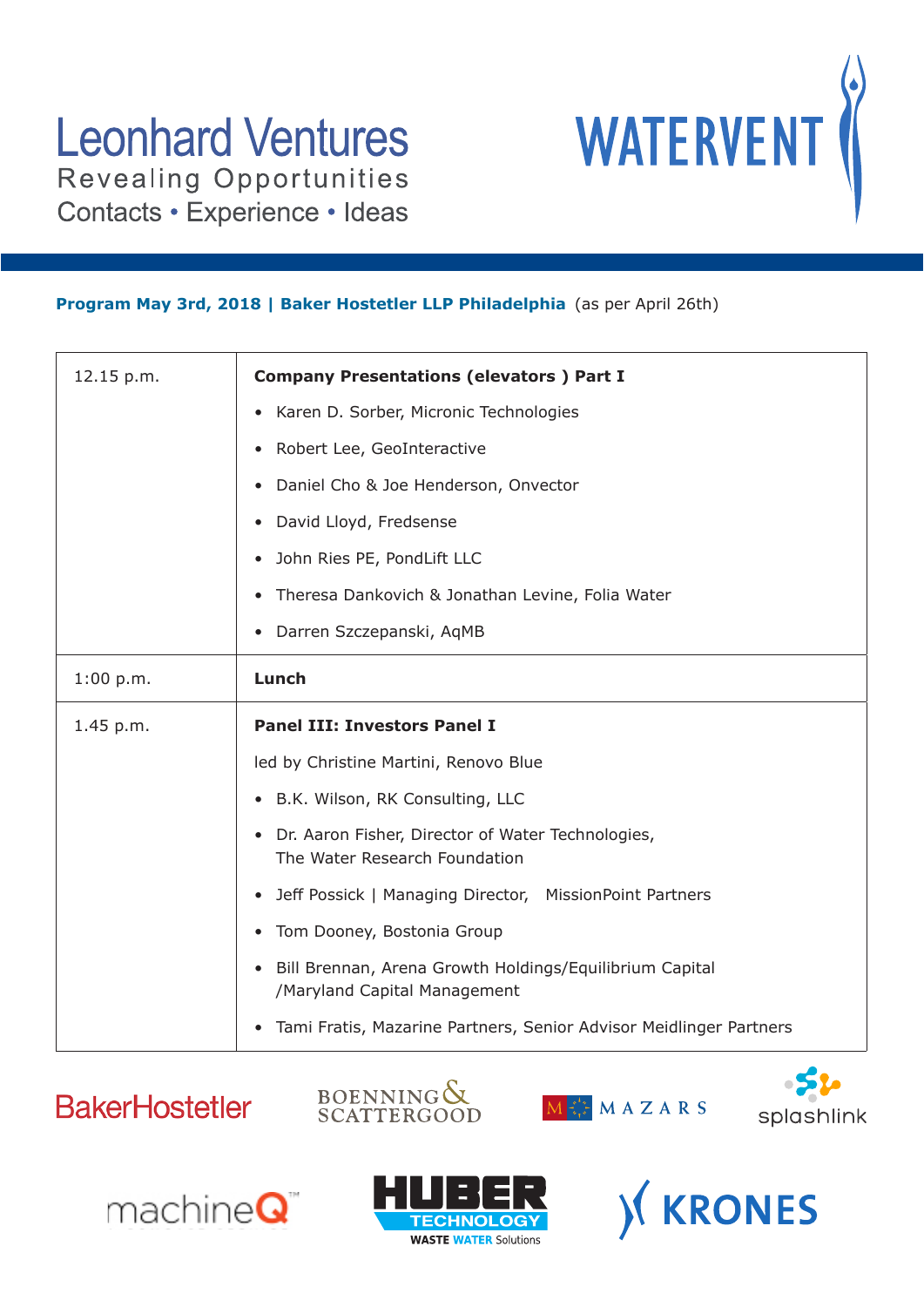

#### **Program May 3rd, 2018 | Baker Hostetler LLP Philadelphia** (as per April 26th)

| 2.15 p.m. | <b>Company Presentations (elevators) Part II</b>                                                                                       |
|-----------|----------------------------------------------------------------------------------------------------------------------------------------|
|           | Mark J. Kropilak, Liberty Hydro, Inc.<br>$\bullet$                                                                                     |
|           | Millicent Pitts, Ocean Exchange                                                                                                        |
|           | Kevin Dutt, RainBank Inc                                                                                                               |
|           | Ely Greenberg, Lotik<br>$\bullet$                                                                                                      |
|           | Tyler Mantel, Pipeguard Robotics                                                                                                       |
|           | Cameron Lippert, PowerTech Water                                                                                                       |
|           | David Hammes, WorldWater and Solar Technologies                                                                                        |
| 3.00 p.m. | Panel IV: Triggering Water Tech Innovations II                                                                                         |
|           | • Antony Seppi & Rahul Bawa, Pipeline H2O                                                                                              |
|           | Ryan Vogel & Egils Milberg, Pure Blue                                                                                                  |
|           | Bryan Stubbs, Cleveland Watercluster                                                                                                   |
|           | Micah Kotch, Urban X<br>$\bullet$                                                                                                      |
|           | Jeffrey Lape, Deputy Director, Office of Science and Technology,<br>$\bullet$<br>Office of Water, U.S. Environmental Protection Agency |
|           | Lukas Sieber  Greater Zurich Area<br>$\bullet$                                                                                         |
| 3.40 p.m. | <b>Coffee break</b>                                                                                                                    |











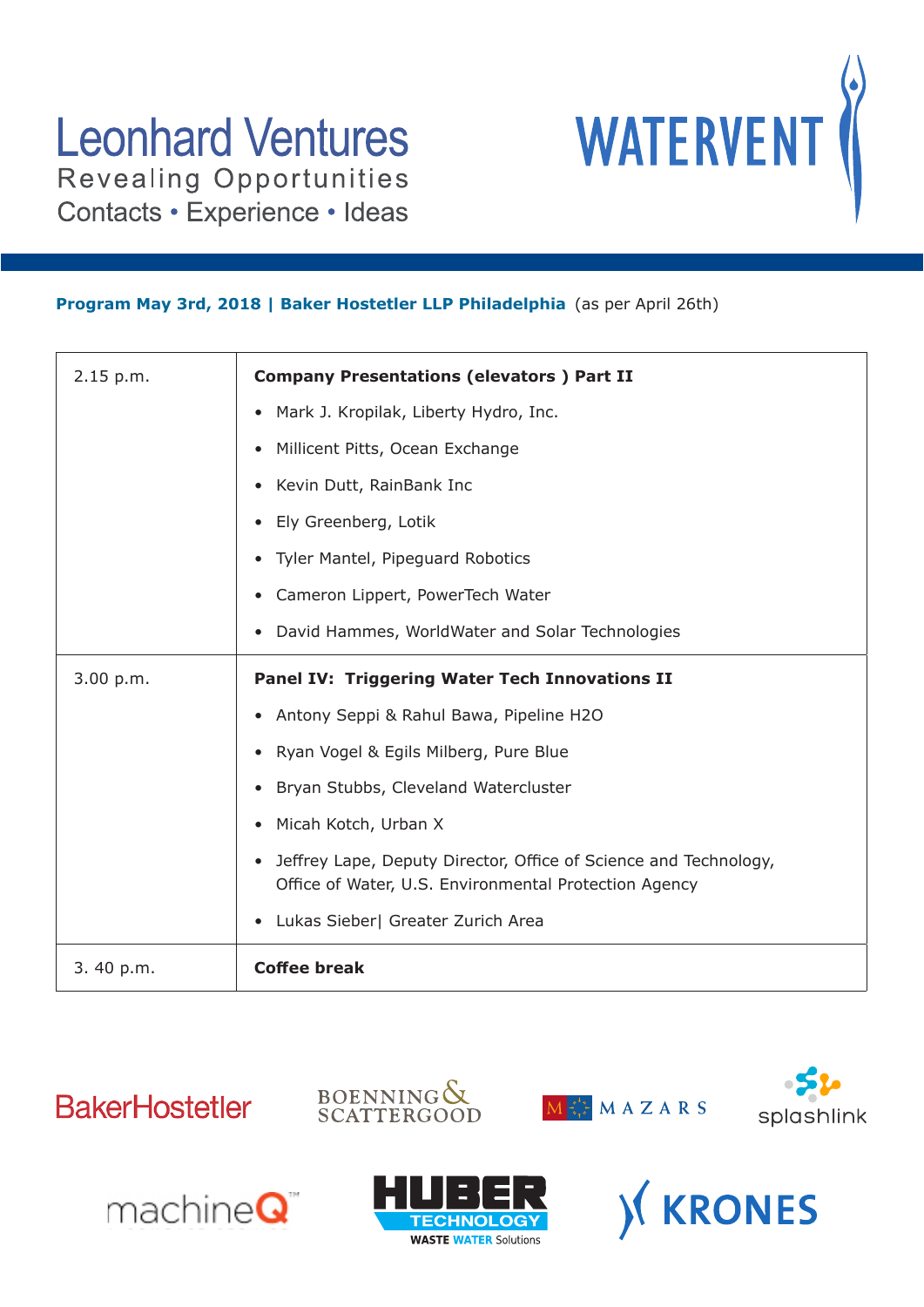

#### **Program May 3rd, 2018 | Baker Hostetler LLP Philadelphia** (as per April 26th)

| 4.00 p.m. | <b>Company Presentations (elevators) Part III</b>                                        |
|-----------|------------------------------------------------------------------------------------------|
|           | Hubble Hausman, Enviro Water Minerals Company, Inc.                                      |
|           | Kabir S. Mitra & Dr. Somenath Mitra, NanoSepex Inc.<br>$\bullet$                         |
|           | Adam Lazar, Asarasi Tree Water                                                           |
|           | Jason Mangler, ANDalyze Inc.                                                             |
|           | Matt Rose, APANA                                                                         |
|           | Marc Andelman, Mespilus inc                                                              |
| 4.45 p.m. | <b>Success Story: Steven Davis, Organica Water</b>                                       |
| 5.00 p.m. | MachineQ's solutions to show use cases of IoT in water                                   |
|           | led by Suresh Madhavan, Comcast and Karen Meidlinger,<br>Machine Q (IoT Unit of Comcast) |
|           | • Don Millstein, H2O Degree                                                              |
| 5.30 p.m. | <b>Panel V: Funding &amp; Investors Panel II</b>                                         |
|           | James Z.Li, E.J. McKay Investment Bank                                                   |
|           | Romie Basra, Wells Fargo                                                                 |
|           | Seth Warren Rose, Eneref Foundation                                                      |